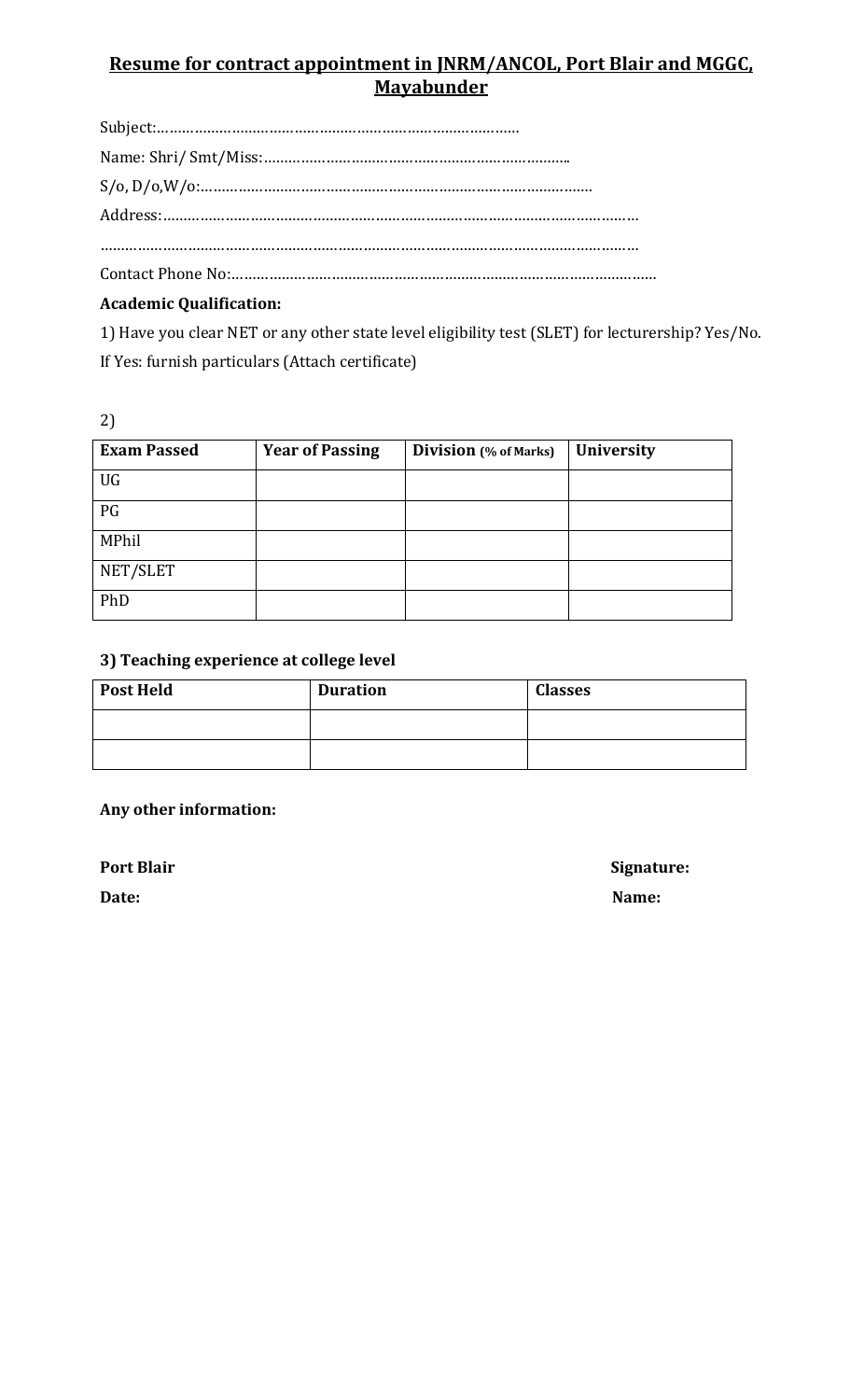## **Application form for engagement as Assistant Professor on contract basis in JNRM/ANCOL, Port Blair and MGGC, Mayabunder**

Subject:………………………………

|                            | Paste your<br>recent passport           |
|----------------------------|-----------------------------------------|
|                            | Size photograph &<br>duly self attested |
|                            |                                         |
|                            |                                         |
| 6. Academic Qualification: |                                         |

(a) Have you cleared NET for Assistant Professor: Yes/No If yes, furnish particulars (Attach Certificate)

#### **(b) Details of Educational Qualification**:

| Exam<br>Passed               | Main subject | Year of<br>Passing | Board/University | % of Marks | Max. Marks<br>as per<br>scheme | Self<br>Marking |
|------------------------------|--------------|--------------------|------------------|------------|--------------------------------|-----------------|
| $\left( \frac{1}{2} \right)$ | [2]          | (3)                | 41               | (5)        | (6)                            | (7)             |
| UG                           |              |                    |                  |            | 10                             |                 |
| PG                           |              |                    |                  |            | 20                             |                 |
| PhD                          |              |                    |                  |            | 20                             |                 |
| <b>NET</b>                   |              |                    |                  |            | 30                             |                 |
| Interview                    |              |                    |                  |            | 20                             |                 |
| Total                        |              |                    |                  |            | 100                            |                 |

#### **Undertaking**

I hereby declare that all statements made in the application are true, complete and correct to the best of my knowledge and belief. I understand that in the event of any information found false or incorrect or ineligibility is detected before or after my selection, my candidature/appointment is liable to be cancelled and criminal proceedings may be initiated against me.

I have read the provisions in the employment notice carefully and I hereby undertake to abide by them.

I further declare that I fulfill all the conditions of eligibility regarding age limit, educational qualification etc. prescribed in the above Employment Notice.

#### **Full Signature of the**

#### **Applicant**

Date: Port Blair

#### **Note:**

1) Weightage given in the column 7 will be calculated on the following formula (% of marks/100 x Max Marks as per scheme)

2) Full Weightage will be given to PhD and NET.

3) To make the process more transparent, the candidate shall himself/herself do the self marking in column 7 of Sl No 6(b) of the application form as per marking scheme given below.

| Max Marks allowed as per the scheme for Educational & professional Qualification |  |            |                        |           |                    |  |  |
|----------------------------------------------------------------------------------|--|------------|------------------------|-----------|--------------------|--|--|
| UG<br><b>PG</b>                                                                  |  | <b>PhD</b> | <b>NET</b>             | Interview | <b>Total Marks</b> |  |  |
| 10<br>20                                                                         |  | 20         | 30                     |           | 100                |  |  |
|                                                                                  |  |            |                        |           |                    |  |  |
|                                                                                  |  |            |                        |           |                    |  |  |
|                                                                                  |  |            |                        |           |                    |  |  |
|                                                                                  |  |            | <b>Acknowledgement</b> |           |                    |  |  |
|                                                                                  |  |            |                        |           | $No$               |  |  |
|                                                                                  |  |            |                        |           |                    |  |  |
|                                                                                  |  |            |                        |           |                    |  |  |
|                                                                                  |  |            |                        |           |                    |  |  |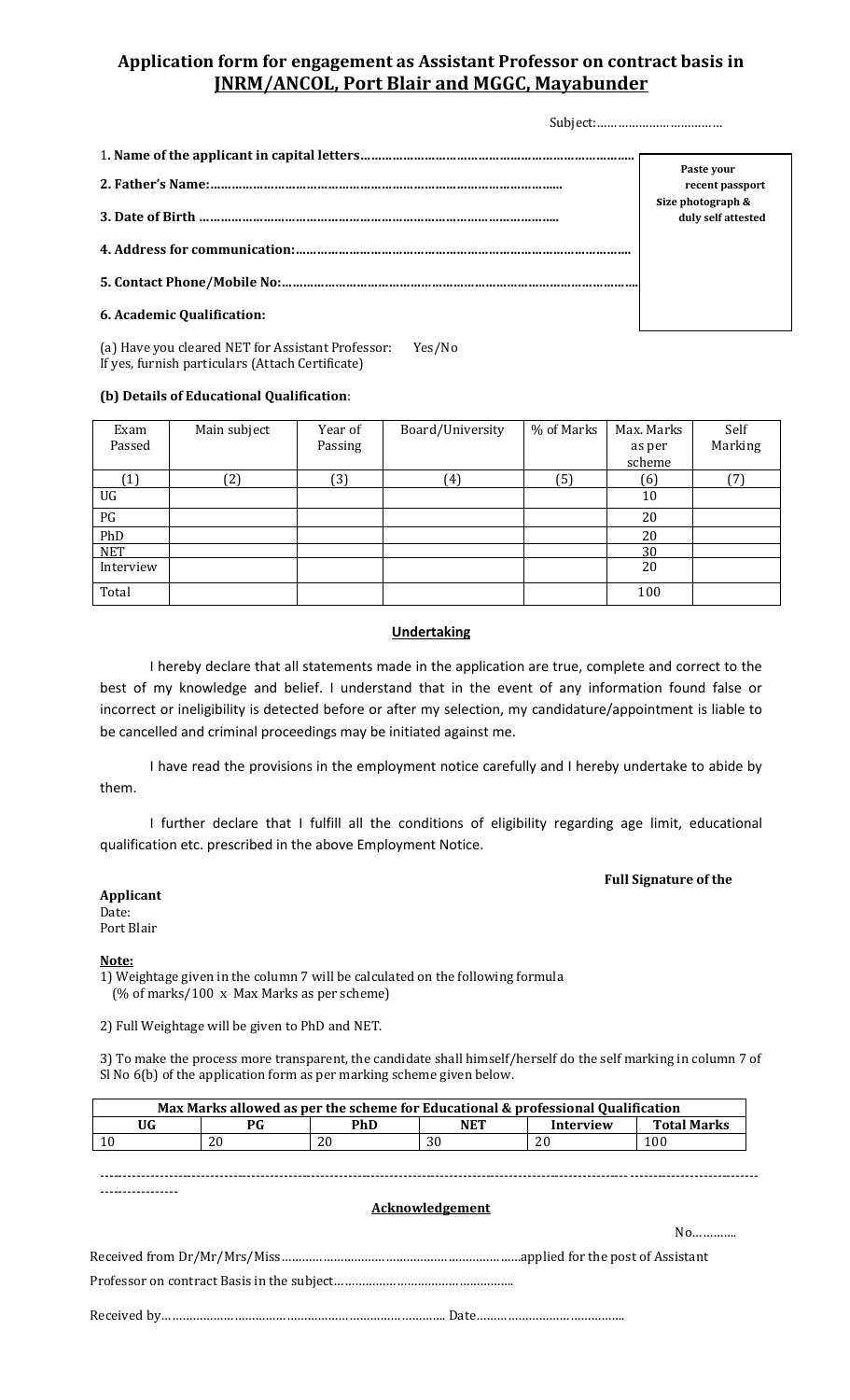### **Application form for engagement as Assistant Professor on contract basis in TGCE**

**Subject**: ……………………………………………….………

|           | Name of the Candidate (IN CAPITAL LETTERS)  |                                         |         |                                             |       |                       |       |       |         |        |
|-----------|---------------------------------------------|-----------------------------------------|---------|---------------------------------------------|-------|-----------------------|-------|-------|---------|--------|
|           | Father's Name                               |                                         |         |                                             |       |                       |       |       |         |        |
|           | Sex                                         |                                         |         |                                             |       |                       |       |       |         |        |
|           | certificate)                                |                                         |         | Date of birth (as recorded in education     |       | Month<br>Year<br>Date |       |       |         |        |
|           | No.                                         |                                         |         | Place of Residence with address and Phone   |       |                       |       |       |         |        |
|           | No.                                         |                                         |         | Postal address for communication with Phone |       |                       |       |       |         |        |
|           | <b>Educational qualification</b>            |                                         |         |                                             |       |                       |       |       |         |        |
|           | <b>Details of Educational Qualification</b> |                                         |         |                                             |       |                       |       |       |         |        |
| S.No.     | of<br>Name                                  | Main                                    | Year of | of<br>Name                                  |       | Max.                  | Marks | Perce | Weigh   | *Self- |
|           | the exam<br>passed                          | Subject<br>Passing<br>the<br>University |         |                                             | marks | Obtained              | ntage | tage  | Marking |        |
| (1)       | (2)                                         | (3)                                     | (4)     | (5)                                         |       | (6)                   | (7)   | (8)   | (9)     | (10)   |
|           |                                             |                                         |         |                                             |       |                       |       | 15    |         |        |
| $\bullet$ | B.A/B.Sc.<br>M.A/M.Sc.                      |                                         |         |                                             |       |                       |       | 15    |         |        |
| $\bullet$ | B.Ed.                                       |                                         |         |                                             |       |                       |       |       | 15      |        |
|           | M.Ed.                                       |                                         |         |                                             |       |                       |       |       | 15      |        |
|           | NET/Ph.D.                                   |                                         |         |                                             |       |                       |       |       | 20      |        |
|           | Interview                                   |                                         |         |                                             |       |                       |       |       | 20      |        |

\**Note*: Candidates can make self-marking in Col. 10 by the given formula – Marks Obtained **÷** Maximum Marks **×** Weightage given in Col. 9 **or** Percentage of Marks **÷** 100 **×** Weightage given in Col. 9.

#### **Undertaking**

I hereby declare that all statements made in the application are true, complete and correct to the best of my knowledge and belief. I understand that in the event of any information found false or incorrect or ineligibility is detected before or after my selection, my candidature/appointment is liable to be cancelled and criminal proceedings may be initiated against me.

I have read the provisions in the employment notice carefully and I hereby undertake to abide by them.

I further declare that I fulfill all the conditions of eligibility regarding age limit, educational qualification etc. prescribed in the above Employment Notice.

Date:

#### Place: **Place: Signature of the Candidate**

(Application not signed by the candidate will be rejected)

#### **Acknowledgement**

No…………. Received from Dr/Mr/Mrs/Miss……………………………………………………………applied for the post of Assistant Professor on contract Basis in the subject……………………………………………. Received by………………………………………………………………………. Date…………………………………….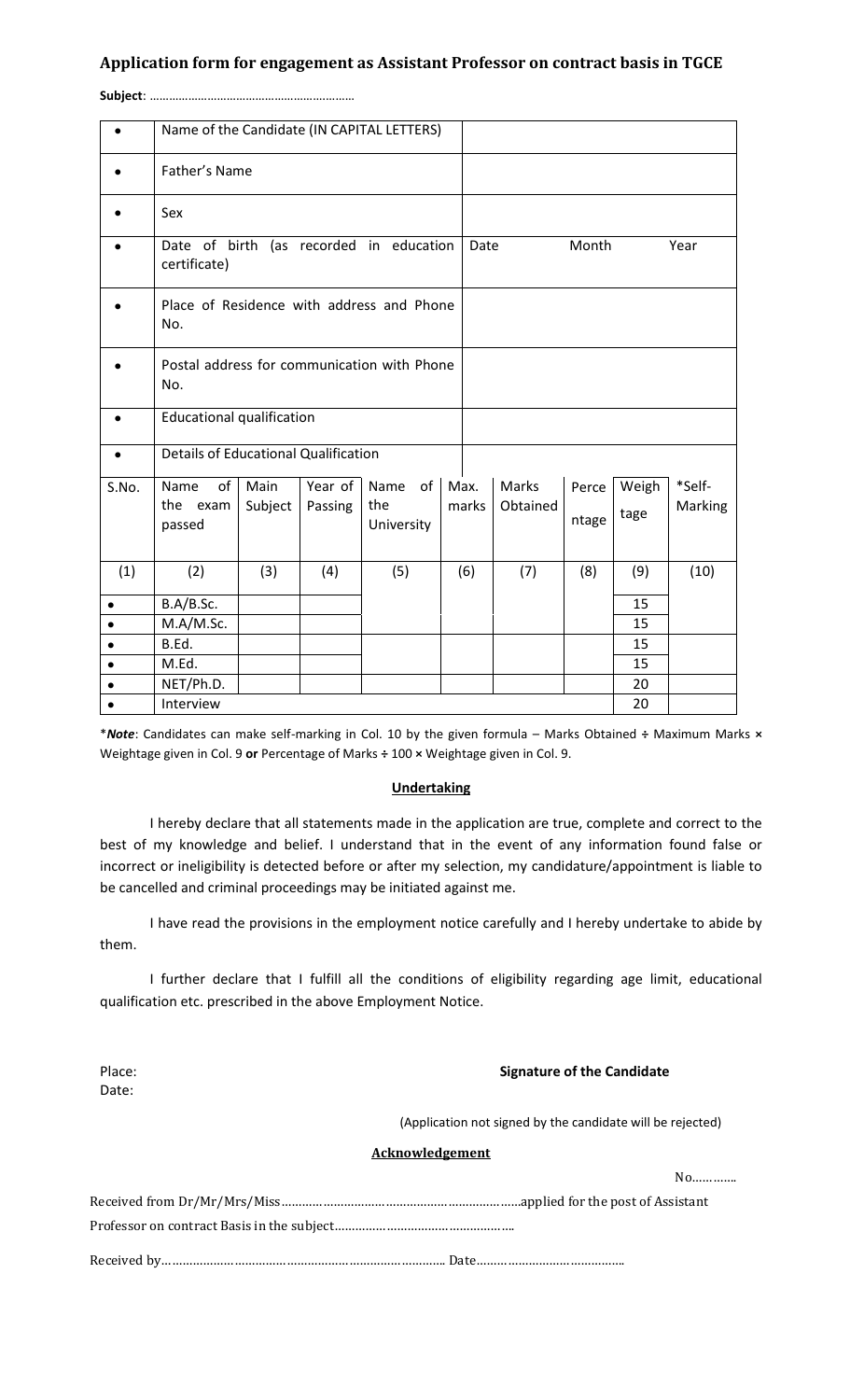## **EMPLOYMENT NOTICE**

The Deptt. of Education, Andaman and Nicobar Administration proposes to engage the Assistant Professors on Contract basis for a period of 06 months on a consolidated remuneration of ₹.44,700/- per month in the academic year 2016-17 from its commencement as per the following details. The Candidates who fulfill the Educational and Other requirements as per the details given under Column Educational & Other qualification for the respective post may apply to the respective Principals of Colleges of A&N Islands in the prescribed form on or before **08/06/2016**.

|              | Jawaharlal Nehru Rajkeeya Mahavidhyalay |             |                        | Mahatma Gandhi Govt. College.              |             |  |  |
|--------------|-----------------------------------------|-------------|------------------------|--------------------------------------------|-------------|--|--|
| <u>S.No.</u> | <b>Subject</b>                          | No. of Post | <u>S.No.</u>           | <b>Subject</b>                             | No. of Post |  |  |
| 1.           | English                                 | 01 Post     | 1.                     | Commerce                                   | 03 Posts    |  |  |
| 2.           | Hindi                                   | 03 Post     | 2.                     | Economics                                  | 02 Posts    |  |  |
| 3.           | History                                 | 01 Post     | 3.                     | Geography                                  | 01 Posts    |  |  |
| 4.           | Pol.Science                             | 03 Posts    | 4.                     | History                                    | 03 Posts    |  |  |
| 5.           | Geography                               | 01 Posts    | 5.                     | English                                    | 01 Posts    |  |  |
| 6.           | Physics                                 | 02 Posts    |                        | <b>Total</b>                               | 10 Posts    |  |  |
| 7.           | Chemistry                               | 03 Posts    |                        | <b>Tagore Govt. College of Education</b>   |             |  |  |
| 8.           | <b>Plant Science</b>                    | 01 Post     | <u>S.No.</u>           | <b>Subject</b><br>(Methodology)            | No. of Post |  |  |
| 9.           | Zoology                                 | 01 Post     | 1.                     | Social Science                             | 01 Post     |  |  |
| 10.          | Computer                                | 01 Post     | 2.                     | English                                    | 02 Post     |  |  |
|              | <b>Total</b>                            | 17 Posts    | 3.                     | Maths                                      | 02 Post     |  |  |
|              |                                         |             |                        | <b>Total</b>                               | 05 Posts    |  |  |
|              |                                         |             | <b>Andaman College</b> |                                            |             |  |  |
| <u>S.No.</u> | Subject                                 | No. of Post | <u>S.No.</u>           | <b>Subject</b>                             | No. of Post |  |  |
| 1.           | <b>B.Com General</b>                    | 04 Posts    | 2.                     | <b>B.Com (Corporate</b><br>Secretary ship) | 05 Posts    |  |  |
| 3.           | <b>BBA</b>                              | 05 Posts    | 4.                     | <b>B.A.Economics</b>                       | 03 Posts    |  |  |
| 5.           | B.A. English                            | 03 Posts    | 6.                     | <b>B.A Sociology</b>                       | 03 Posts    |  |  |
| 7.           | <b>B.Sc. Psychology</b>                 | 03 Posts    | 8.                     | B.P.A. Music                               | 02 Posts    |  |  |
| 9.           | English (Foundation)                    | 04 Posts    | 10                     | Hindi (Foundation)                         | 03 Posts    |  |  |
| 11.          | Tamil (Foundation)                      | 01 Post     | 12.                    | Bengali (Foundation)                       | 01 Post     |  |  |
| 13.          | Telugu (Foundation)                     | 01 Post     | 14                     | <b>Environmental Studies</b>               | 01 Post     |  |  |
|              |                                         |             |                        | <b>Total</b>                               | 39 Posts    |  |  |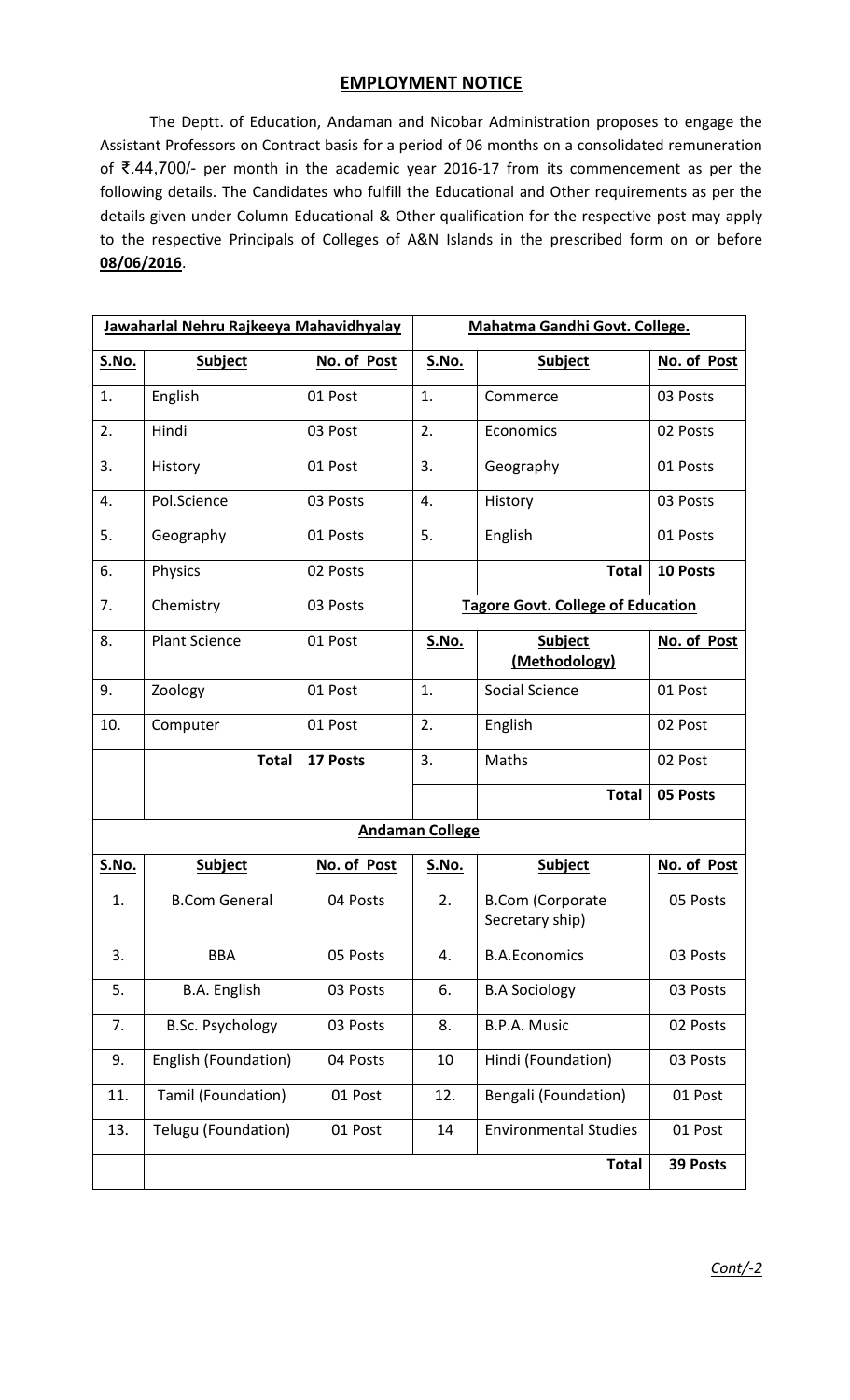1. The engagement as contract faculties will be purely in accordance with the approved and notified Recruitment Rules (RR) in force.

#### **(A) Educational Qualification for JNRM,MGGC and ANCOL**

Candidates possessing good academic record with atleast 55% marks or an equivalent grade of B in the 7 point scale with letter grades O,A,B,C,D,E and F at the Master's Degree level from a recognized University or Institute.

- **Note 1.** 'The term "Good Academic Record" means atleast second class with fifty percent marks in Graduation Degree.
- **Note 2:** The exact discipline in which Master's Degree is required will be indicated at the time of each recruitment.
	- (i) Should have cleared the National Eligibility Test (NET) for Lecturers /Assistant Professors conducted by the UGC, CSIR or similar test accredited by the UGC like State Level Eligibility Test (SLET)/ State Eligibility Test (SET)

**NOTE 1:** NET / SLET /SET shall remain the minimum eligibility condition for recruitment and appointment as Assistant Professor:

Provided, however, that candidates who are or have been awarded Ph.D Degree in accordance with the University Grants Commission (Minimum Standards and Procedure for award of Ph.D. Degree) Regulation, 2009 and candidates who posses Master Degree Programmes in such disciplines for which NET/SLET/SET accredited test is not conducted, shall be exempted from the minimum eligibility condition of NET/SLET/SET for recruitment and appointment as Assistant Professor.

**NOTE 2:** Relaxation of 5 % shall be provided from 55 % to 50% of the marks at the Master's Degree level for SC/ST/Differently-abled (Physically & Visually differently-abled) categories for the purpose of eligibility and for assessing good academic record. The eligibility marks of 55 % marks (or an equivalent grade in the 7 point scale wherever grading system is followed) and the relaxation of 5% to the categories mentioned above are permissible, based on only the qualifying marks without including any grade marks procedures.

**NOTE 3 :** Relaxation of 5% may be provided from 55% to 50% of the marks to the Ph.D Degree holders who have obtained Master's Degree prior to  $19<sup>th</sup>$  September, 1991.

Relaxation of 5% may be provided from 55% to 50% of the marks to the PhD Degree Holder, who have obtained Masters Degree prior to  $10^{th}$  September, 1991.

### **B. Educational and Other Qualifications required for TGCE**

#### **(a) Assistant Professor (Methodology Courses)**

- Master's degree in subject (Mathematics / English / History or Geography or Economics or Political Science) with 50% marks (or an equivalent grade in a point scale wherever grading system is followed).
- M.Ed. degree with at least 55% marks (or an equivalent grade in a point scale wherever grading system is followed), and
- Qualified the National Eligibility Test (NET) in Education conducted by UGC or the State Level Eligibility Test in Education (SET/SLET) accredited by the UGC
- **Note:** Candidates who are 'or' have been awarded a Ph.D Degree in accordance with the University Grants Commission (minimum standards and procedure for award of Ph.D Degree) Regulations, 2009, shall be exempted from the requirement of the Eligibility condition of pass in NET/SLET/SET.
- 2 Age limit for the post is not exceeding 35 years as on closing date of application.